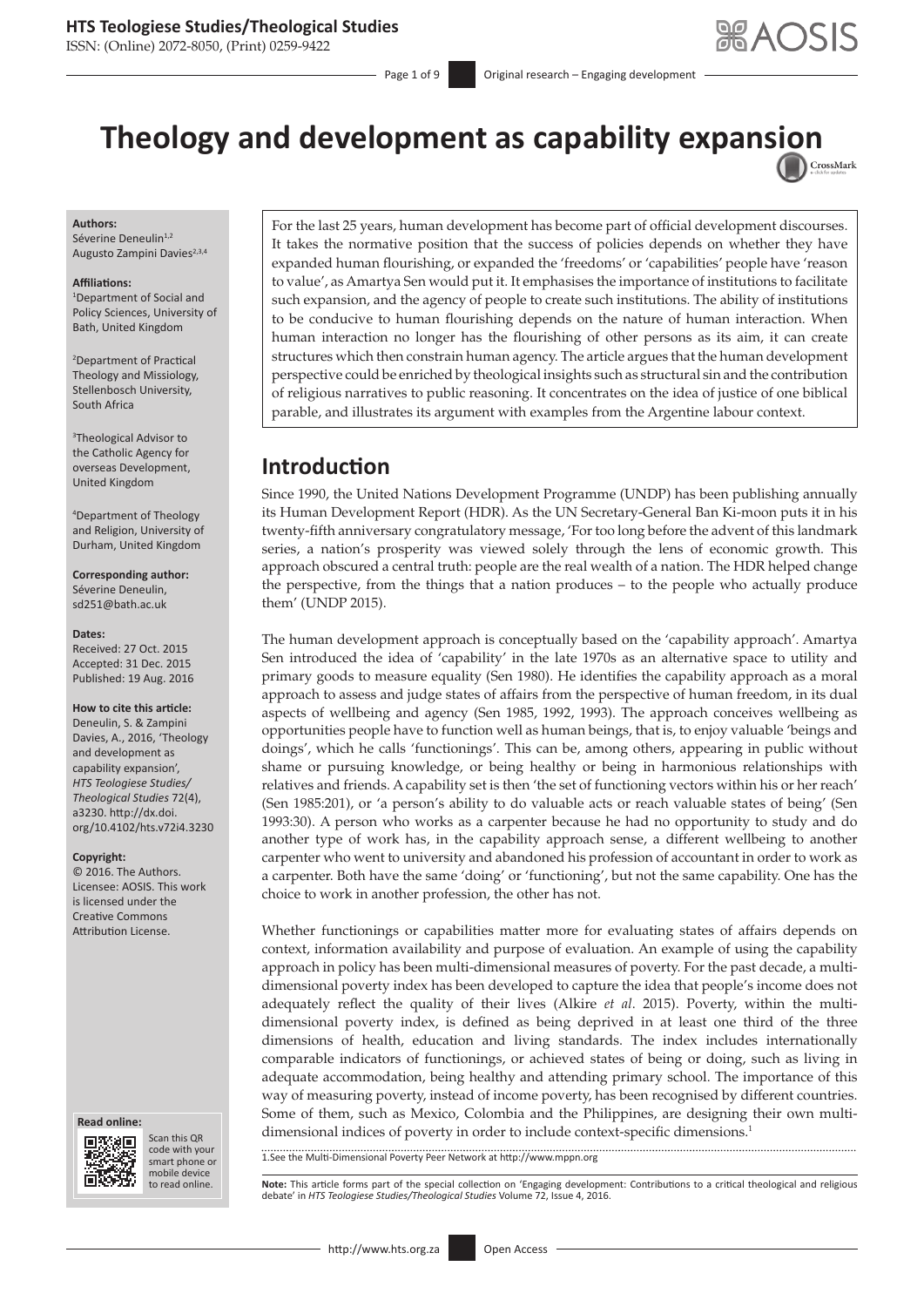Another key feature of the human development approach is the centrality of agency, and the freedom people have to pursue valuable goals, such as pursuing campaigning work to stop deforestation, even at the risk of one's own life. This agency aspect, most importantly, includes the active involvement of people themselves in shaping their lives and the norms and institutions which affect them. Yet, agency is not just about individual freedom and participation. Development 'as capability expansion' (Sen 1989) or 'as freedom' (Sen 1999) presupposes institutions which are functioning in view of enabling people to function well as human beings. Stewart (2013) introduced the idea of 'social competences' to broaden the human development perspective beyond the notion of what individuals can be or do to include what institutions can be or do.<sup>2</sup> This idea was fully taken on in the 2014 HDR. Well-functioning institutions, in the form of social norms, social behaviours, and whatever rule binds a society together, are an essential component of the flourishing of individual lives. A society where racist prejudices prevail and people of different colour are discriminated against, is not conducive to human flourishing. A society where patriarchal norms rule and women are seen as a commodity at the service of men, seriously undermines opportunities women have to achieve valuable sets of beings and doings. A society where nature is seen as means to satisfy unlimited human desires, and where unlimited material consumption is viewed as a sign of human progress, is not conducive to creating an environment where individuals can pursue a fulfilling and meaningful life in harmony with our common home, that is the earth.

A human development perspective on policy puts particular emphasis on the agency of those who suffer capability deprivation. But given the interconnection between agency and social competences, this emphasis on enhancing individual capabilities can take the form of actions that may ensure the existence of institutions which promote human flourishing. This means institutions that can contribute to generate an inclusive and non-racist or non-macho culture, or institutions capable of integrating individual freedoms while caring for the environments in which individuals live and breathe, for integral human flourishing cannot be conceived outside the biosphere in which humans develop.

The aim of the article is to examine how some theological concepts can contribute to a better understanding of capability expansion. It starts by discussing how social competences, agency and human flourishing interact, using examples from the Argentine labour context. It then links this interaction with the theological concept of structural sin, and introduces the idea of 'structural in-competence' as a bridge between theology and the social sciences. Finally, it discusses how religious narratives, in particular the New Testament parable of *The Workers in the Vineyard*, can enrich this sociotheological interaction and bring some light to transforming it in view of strengthening social competences and promoting human flourishing.

2.Some have also used the term 'social' or 'collective' capabilities; see Ibrahim (2013).

# **Work and human flourishing**

In his proposal of a new evaluative framework for states of affairs, Sen has left the specification of valuable capabilities open-ended. The range of 'valuable' capabilities can be extensive, depending on the purpose and context of the evaluation (Sen 2004). Given the aim of the article – to demonstrate the usefulness of theological insights for the human development perspective – we will limit ourselves to the capability of work given its central importance for human flourishing.

If one person is forced into unemployment, or forced to have an insecure and unsafe job because of no other work opportunities, this can severely affect their mental and physical health. Being unemployed can lead to loss of social relations and a lower self-esteem. Or working through temporary contracts can lead to levels of stress and inability to plan for the future. Working without labour and health insurance means that, when one suffers a labour accident, one loses the ability to work and earn an income altogether. This has a knock-on effect on other members of the household. Insecure work, or lack of work, means no extra money available for necessary house repairs, and forces the family to live in unsuitable conditions. It can also mean members of the family going without food during the days when no work is to be found, or children having to work and miss school.<sup>3</sup> It is not surprising, therefore, that work has long been considered by the Catholic Church as 'a key, probably the essential key to the whole social question' (Pope John Paul II 1981:3), and a central area of its mission. Work, as Pope Francis has recently put it, is not only a vocation, but also 'a necessity, part of the meaning of life on this earth, a path to growth, human development and personal fulfilment' (Pope Francis 2015:128). Development programmes which promote wealth at the expense of human work, progressively erode trust, respect for rules, and social coexistence: 'To stop investing in people in order to gain short-term financial gain, is bad business for society' (Pope Francis 2015:128).

About 1.5 billion people are estimated to work globally in informal employment, that is, about half of the working population worldwide works outside the jurisdiction of labour legislation and social protection (UNDP 2014:68). In Argentina, there is an estimated 7.2 million informal sector workers, or about 46.8% of the working population (International Labour Organisation 2014). Of these, only approximately 20 000 workers, or about 0.3%, are estimated to have acquired labour rights so far.<sup>4</sup>

The low level of social competences, or 'what institutions can be or do' (UNDP 2014:133), plays a big part in accounting for the capability deprivations of individuals and the fact that nearly half of the economically active Argentine population has to work in informal conditions and has limited access to

<sup>3.</sup>For a survey of family life conditions in the slums of the city of Buenos Aires, see Suárez, Lépore and Mitchell (2014)

<sup>4.</sup>Personal communication of one coordinator of the Argentine Confederation of<br>Popular Economy Workers, September 2014 see Chen (2014) for the relation of<br>informal economy workers to the state and labour rights.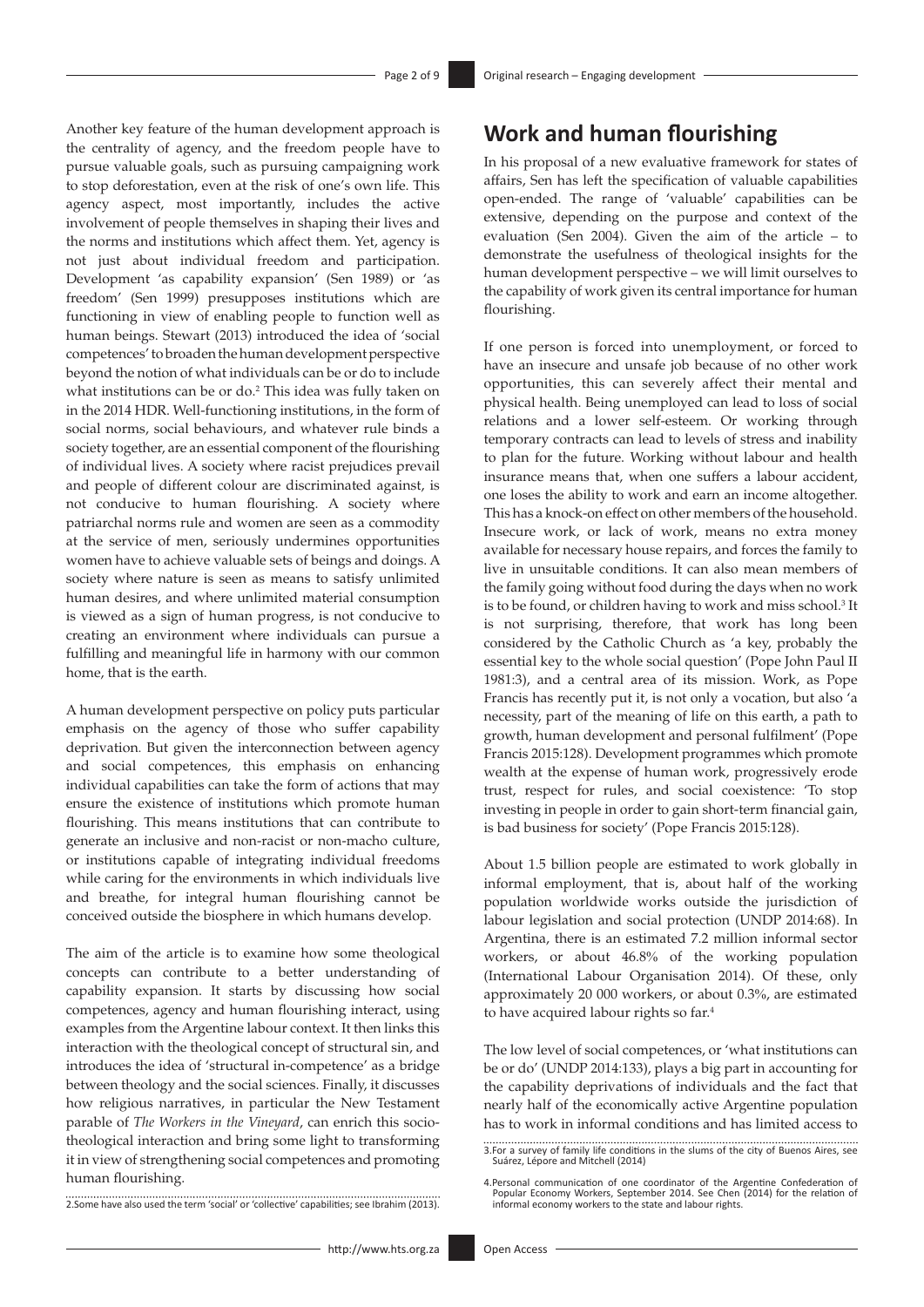labour and social protection, this despite the fact that Argentina has recognised labour rights in its constitution since 1945. What lies behind this state of affairs is a failure of economic institutions and a failure of the norms and rules which guide economic production to have human flourishing as their ultimate objective.

In order to better understand the relationship between individual capabilities, social competences and agency, we briefly consider four concrete cases of working situations of people who live in marginal urban areas of Buenos Aires. They manifest at the micro-level the social in-competences at the macro-level. Two stories are taken from the informal sector (illegal work in formal company and illegal and selfemployed work), $5$  and two from the formal sector with employers displaying different kinds of behaviours.<sup>6</sup>

Antonio is a young man who has had to abandon secondary school in order to find odd chores to bring extra income to the family table. He had at last found employment in a company packing some goods into boxes. Even if the employment was not sealed by a formal labour contract, it brought the prospect of some security and relief from the daily uncertainty of casual chores work. On the third week in the job, Antonio went to a football match in which some troubles between supporters and police occurred. He was caught up in the violence and a rubber bullet accidentally hit one of his eyes. He was unable to work for a few weeks. He was able though to get free treatment at a public hospital but due to the slow process of attendance, it was too late for his sight to be saved and he lost one eye. When fit enough, he presented himself again to the company, but the manager told him that someone else was now doing his work.

Carlos is a street vendor in his late thirties. So far, the federal capital city of Buenos Aires prohibits the sale of goods on pavements, public transport or cafés and restaurants. His work is thus illegal, but in the absence of other work opportunities, street vending is a popular form of economic survival activity in Buenos Aires. The city administration has consistently refused to emit permits to street vendors who asked to sell their goods legally. This means that police bribery is thriving. Carlos has started to unite street vendors so that, together, they can change the situation and have their work recognised as a legitimate form of work. 'Why do we have to receive constant threats from the police in order to work?', he asked. And Ana, a street vendor who sells sweets on pavements and who attends the weekly meetings organised by Carlos, was painfully sharing her recent experience of seeing her children going hungry because she had not been able to work during a prolonged period of heavy rain.

José and Teresa are a couple in their early sixties, with both having no qualification beyond secondary school level. Teresa has been working in the same local mailing company for 30 years, with a legal employment contract. José has been working as a chauffeur for another company for about the same time, also under legal employment contract, and has developed quasi-family relationships with his employer, with services going both ways between employer and employee well beyond contractual relations, e.g. using the professional van to carry goods for a local event in the neighbourhood, or to go to medical appointments. Their formal employment, stable and secure, has enabled them to neatly arrange their modest house, and all their children have studied beyond secondary education, have also formal employment, and live in other areas with better infrastructure and public service provision.

Nora is a young legal immigrant from Peru and was able to find work quickly as a domestic servant in a wealthy household. Given the government policy to legalise domestic workers, until recently she was employed legally with labour protection. However, she met someone and when she became pregnant, her employers decided they no longer needed a maid and made her redundant. She had been treated as a member of the family, and the announcement of her redundancy was particularly devastating. Despite receiving a good redundancy package, it was not enough because she had only worked for one year. Given her specific situation, being a young immigrant who had recently arrived in the country, and pregnant, her situation was worse than other legally employed domestic workers.

These four stories of (1) the football fan Antonio, (2) Carlos and his fellows street vendors, (3) the committed labourer couple Teresa and José, and (4) the Peruvian Nora, show that social competences, or social in-competences, intervene at many levels. In the case of Antonio, the free public health system, although available for all, was not efficient enough to save his eye. Because he was not employed legally, he did not have any union to help him fight for his rights. In Carlos' case, because of the refusal of the city government to make street vending legal, or to tackle police bribery, street vendors are extremely vulnerable to physical and employment insecurity. They also lack organisational representation before the authorities. Because their work is illegal, they have no labour protection. When the weather prevents them from working, there is no insurance to protect them from the temporary loss of earnings. As these two cases show, informal employment, as an institutional malfunctioning, negatively affects people's opportunities to flourish.

Conversely, formal employment, as in the cases of José and Teresa, is more prone to embodying sets of social competences which are conducive to providing opportunities for human flourishing. They both were employed legally throughout their working life, which has given them employment security to raise their family. Still, the opportunities they had were beyond the formal and legal nature of social competences. The relationship between employer-employee

<sup>5.</sup>The International Labour Organisation (ILO) (2014) defines informal work as work conducted in productive units which either do not constitute a legal entity, or have no formal accounting system, or have no registration of their production activities, and work in formal companies carried out without a legal employment contract.

<sup>6.</sup>Data collected through informal conversations by the first author between August<br>and December 2014 whilst sharing the life of a parish in the urban margins of<br>Greater Buenos Aires, and by the second author while working diocese of San Isidro in Greater Buenos Aires. All names have been changed.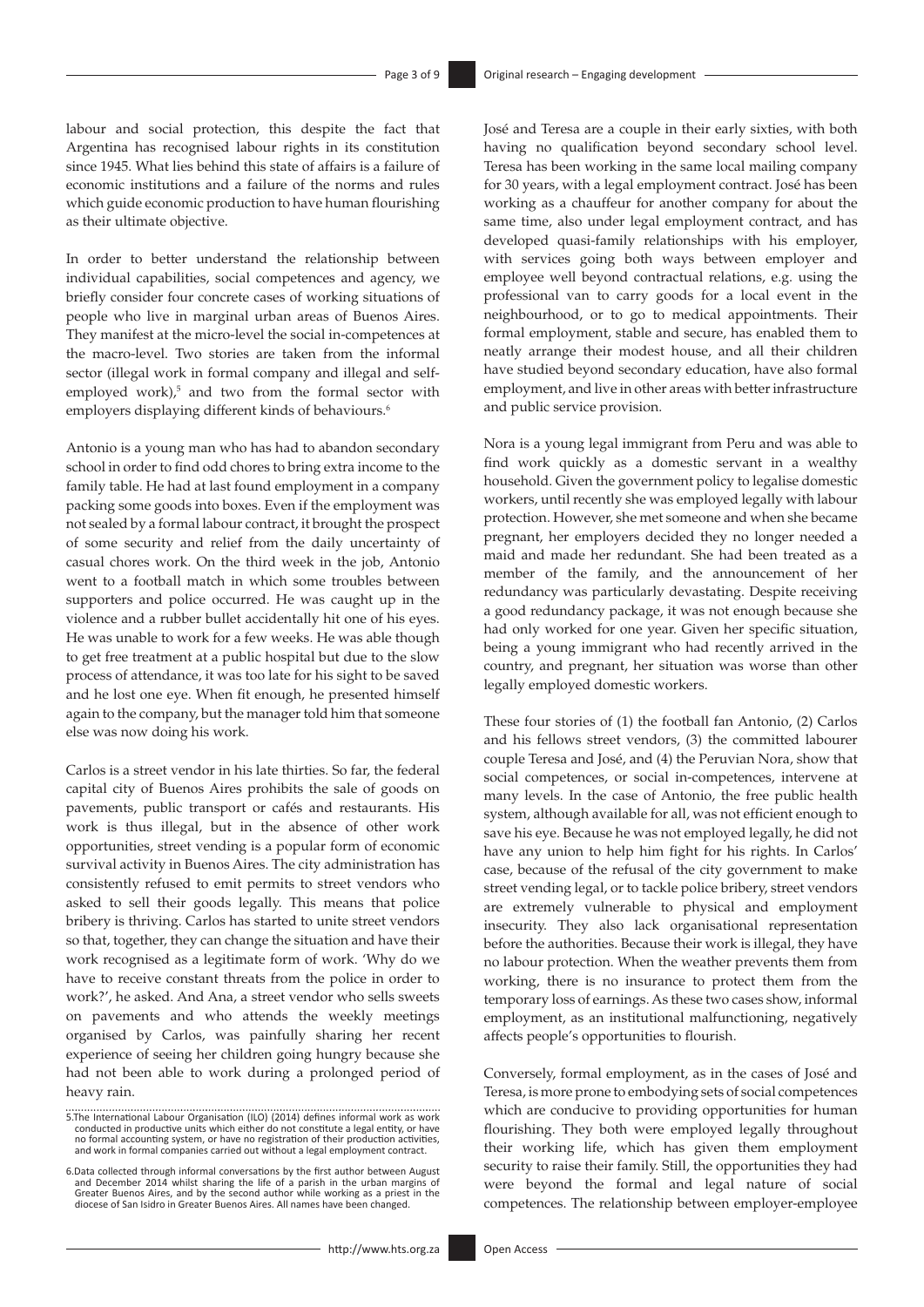was such that the employer went beyond its contractual obligations to enhance his opportunities and that of his family to flourish (e.g. using the van for personal use). In contrast, Nora's relationship with her employers was not of such quality. Although she benefited from social competences, she was left on her own when in dire need of secure employment and social support.

In summary, social competences are necessary for human flourishing, but not sufficient on their own. Moreover, social competences are not a given; they are constructed and deconstructed through human actions, such as voice and representation, and through processes where power dynamics between different groups play a critical part. However, those with informal and insecure employment have limited capacity to shape the institutions in which they live, and therefore little capacity to build social competences, as the cases of Antonio and Carlos show. As the HDR 2014 has noted, 'those with the least capacity to cope with shocks are the least involved in creating regulations, norms and goals of global governance' (UNDP 2014:9). These situations can give rise to what theologians have called 'structures of sin'.

## **Social in-competences and structures of sin**

For most Christian traditions, a sin is an action that goes against the will of God and the good of neighbours. The Catholic tradition has particularly developed the idea of social and structural sin, distinguishing three levels. Firstly, although a sin is always personal – because it depends of the free will of an individual, a sin is also always somehow social, insofar as it has inevitable social consequences. If José decides not to work and do nothing at home, his decision will unquestionably affect his wife Teresa and his whole family, and probably the social welfare system too. This is why Christians believe that when a person sins, they<sup>7</sup> are abusing their own freedom, and becomes alienated, because they are distancing themself from God, from themself and from those surrounding them (Pontifical Council of Justice and Peace – PCJP 2004:116).<sup>8</sup>

The second level of social sin is related to the object of certain actions. When sins are a direct assault on one's neighbour, or when they go against justice in relationships, particularly the relationships between communities or between communities and individuals, or when they directly affect the rights of people, they cannot but be considered social. Although this does not diminish the responsibility of individuals committing the sins – and the need for their conversion and redemption in order to reverse the consequences of their sins, the social networks involved in these sins are wide enough to go beyond the mere consideration of the will of the individuals who commit them (PCJP 2004:117–118). For instance, the police in Buenos Aires act against the flourishing of street vendors when they force them to pay bribes in order not to be brutally displaced from the streets.

Finally, when sin grows stronger and becomes source of other sins, and when the consequences of sin perpetuate, this conditions the behaviour of individuals in such a way that their personal capacity to omit or overcome sin is reduced to the minimum. At this stage, sin is not just personal or social, but also structural (PCJP, 199). Usually, as Pope John Paul II (1987:36) explained, at the core of socio-structural sin lies the individual thirst for power combined with the intention of imposing one's will upon others, or the 'all-consuming' desire for profit at any price. Perhaps the clearest example is environmental degradation, caused by the ill-considered exploitation of nature in order to promote economic development, and a throw-away and consumerist culture (Pope Francis 2015:20–22). In these cases, although individual conversion towards a more environmentally friendly lifestyle is important, it can neither address nor redress the sociostructural causes and consequences of ecological sins. As the Argentine Pope (2015:221) puts it, 'social problems must be addressed by community networks and not simply by the sum individual good deeds', thus an 'ecological conversion' requires also a 'community conversion'.

For the Catholic tradition, every person is free to collude or not, engage or not in human interaction which goes against human flourishing. Similarly, in the capability approach, this point is particularly captured by the idea of agency, and the choices people make to act, even against their own wellbeing, for the sake of other goals they value pursuing. For instance, whilst one person can choose leaving the comfort of one's home and risk being arrested in a protest against a new local trade law that will affect the lives of street vendors who already live in a situation of high vulnerability, another person can choose to stay safe at home and be disengaged from the policy decision which will negatively affect the wellbeing of others (Robeyns 2005). It is in that person's free response that social sin is being reproduced. The manager who hired Antonio could have taken him back after losing his eye. A police officer can choose not to ask for a bribe when encountering street vendors. Or Antonio could have started to mobilise other workers like him, or take legal action against the company who hired him illegally. Strictly speaking, Antonio thus 'sinned' when resigning to his lot, or Carlos and the street vendors 'sin' when deciding to pay bribes to the police. But do they? Are there no other forces involved in the way they deploy their individual agency? And if so, how can they overcome those forces?

Sins, as performed by acts of individuals ('doings' in the language of the capability approach), do contribute to framing social groups and structures, that is the 'being' of institutions. Analogically, the way institutions are organised and working does influence people's decisions and actions. Still, however influenced a person may be by institutions, they can always reject sinning by exercising her agency. In this way, we cannot affirm that the 'being' of institutions determine the 'doings' of individuals. Nonetheless, when the social sin is widespread and socially accepted, its influence can be such that individuals can be prevented from being aware that their actions go against their own flourishing and their neighbours'.

<sup>7.</sup>To avoid a cumbersome 's/he' when a person is referred to, the plural form has been used throughout.

<sup>8.</sup>Pontifical Council for Justice and Peace (2004), *Compendium of the Social Doctrine of the Church,* p. 116.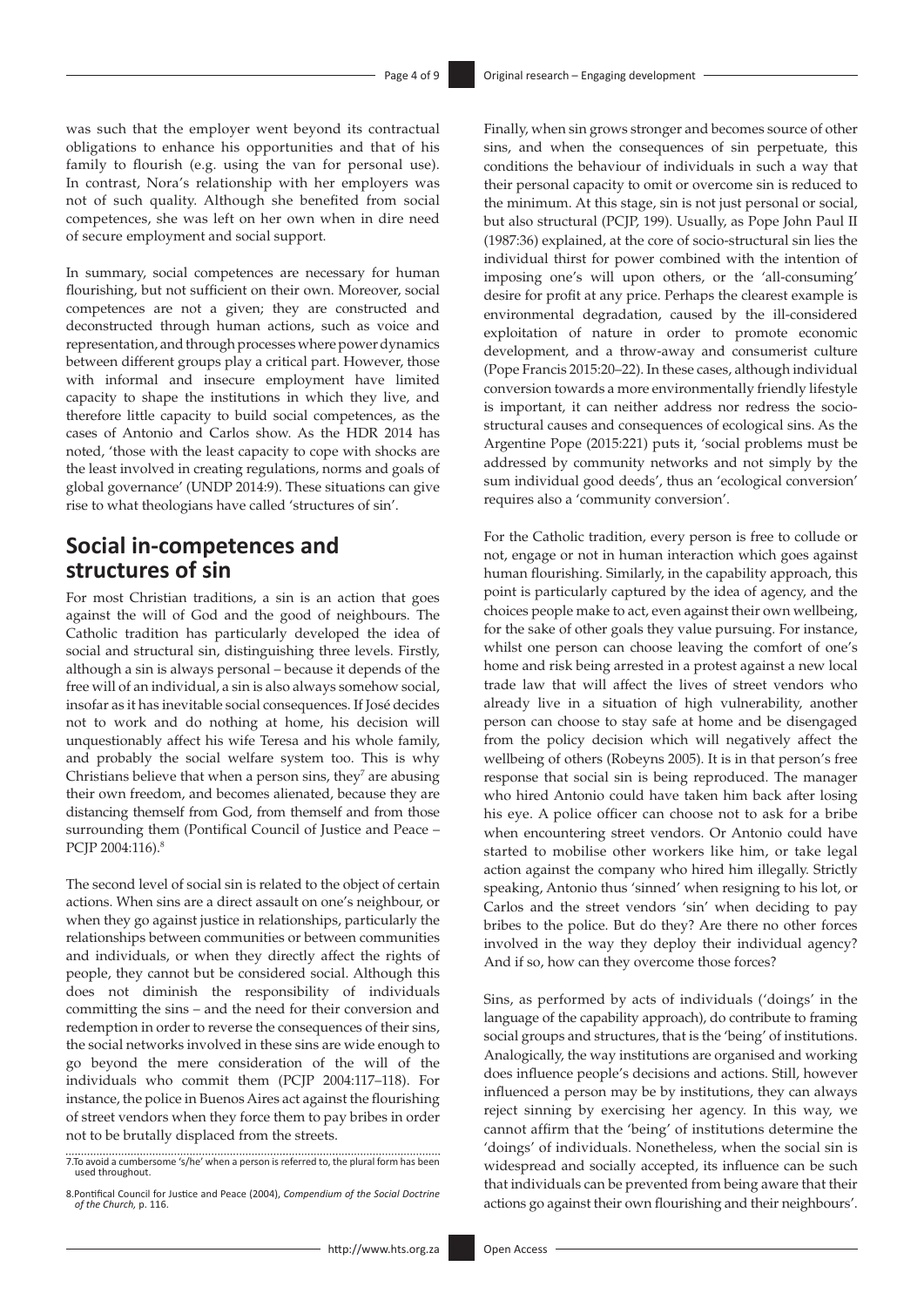Worse, even if individuals acknowledge that their actions hinder human flourishing, they can have little agency to change their wrongdoing when structures of society are embedded in sin.

One example of 'structural sin' is the absence of legal obligations for companies to offer minimum social and labour protection to their employers, or the absence of sanctions for non-compliance.<sup>9</sup> This is not a structure oriented at the flourishing of the workers. But the manager employing people illegally has little control in not engaging in the illegal practice. Higher management may force him/her to do so. A conversion of social competences is required so as to change the sinful structure and thus enhance the flourishing of individuals. For that to happen, a given society would need to develop a set of social virtuous, ethical decisions that, as Sen (2009) would put it, cannot but come from public reasoning processes of dialogue and respect. Imposing one's views on others, as John Paul II described, is foundational to sin, and one sin cannot bring about the transformation needed to cure the effects of other sins.

As mentioned earlier, in its account of structural sin, Catholic theology does not detract individual moral responsibility from it, for it is the sum of all individual actions which build up over time a structure of sin. If a large number of individuals cease to reproduce the malpractice (e.g. hiring workers illegally), the practice would eventually end. However, when the capabilities of individuals are undermined by deficient social competences, people have little power, as individuals, to make institutions 'socially competent'. This is the vicious circle of structural sin. Antonio, on his own, is not able to change the inefficiencies of the Argentinian public health system or the lack of social protection for workers. Carlos, on his own, cannot eliminate the violence against street sellers or make their work less insecure. But even if all the 'Antonios' and 'Carlos' could make a difference by their personal virtuous decisions, they would need, first and foremost, the individual strength and freedom to take those decisions. Given that they are trapped in the 'structural' conduct setup, social institutions should provide assistance to free them from the constraints (such as lack of confidence to speak up, lack of ability to articulate their needs). Still, in order to provide such assistance, structures would need the virtuous input of individuals that may change them too. It seems, therefore, that the way out of this vicious circle produced by structural sin is a change in relationships, the place where individuals and social competences meet. New relationships can trigger social imagination so as to enhance human flourishing through the building of the necessary social competences. The question is how are these novel bonds to be born? We argue that religious narratives may help generate such relationships.

## **Religious narratives, individual actions and social competences**

Because biblical parables, particularly those of the New Testament, deal with perennial dilemmas of human social existence, such as issues of 'power' or 'oppression' (Dodd 1961; Söding 2012), generally linked to economic systems, they can be relevant for seeking solutions to socio-economic problems in the public sphere irrespective of religious beliefs. It is not a coincidence that Sen (2009:170–173) uses the *Parable of the Good Samaritan* to illustrate how justice includes values such as responsibility towards strangers, which he then connects with enhancing freedom and agency in a global context. Sen also makes references to religious stories drawn from the Hindu tradition to explain matters on justice, such as ancient Sanskrit stories to explain the meaning of wealth and freedom.10 This is also consistent with the aim of the parables themselves. As biblical scholar, Dodd (1961:21) argues, one of the main functions of the parables is to 'entice the hearer to a judgement upon the situation depicted', and then challenge the listener, 'directly or by implication, to apply that judgement to the matter in hand'. These stories have therefore, to paraphrase Sen, good reasons to be valued.

Moreover, parables are a valid theological vehicle to counterargue the prevailing utilitarian narratives of contemporary economics, which the capability approach provides a thorough critique of. Because parables have helped Christian communities throughout history to read the signs of their times and to discover unknown hermeneutical horizons for their problems, they are fundamental historical testimonies which could help find future semantic innovations in our economic-ridden era (Verstraeten 2005). In particular, and considering the lack of creative incentives for actual social transformation in present economies, which are based on the predominant narratives of 'tough' business, on mere retributive justice, and/or the need to cultivate 'greed' and mercilessness in order to be successful (Akerlof & Shiller 2009; Sen 1987), parables may be taken as 'great or classic art'. As such, they are narratives with the capacity to transcend the limitations of historical, geographical and even religious contexts (Schneiders 1991), and inspire novel thinking and acting regarding matters of human flourishing and justice, including work.

Among the many different parables of the New Testament we have selected the parable of *The Workers in the Vineyard*  (Mt  $20:1-16$ ).<sup>11</sup> The general topic of this parable, that is equality-inequality, economic relations and the market, personal attitudes towards justice and structural transformation, seems conducive to analyse, in the light of both Catholic theology and the capability approach, the question we put previously: how to overcome structural sin through novel relationships?

<sup>9.</sup>For more detailed discussions on structural sins, their institutional manifestation, and their connection with individual freedom, see, among others, Fuchs (1980), Guidi (1975), Kearns (1974), Nebel (2011), Nelson (2009), Sobrino (1972), Vidal (1991), and West (2005).

<sup>10.</sup>Sen calls the Mahabharata, a treatise of great 'theological' importance in Hindu philosophy, and he acknowledges that it has had a considerable influence on his thinking (see Sen 2005). See also Sen (2014) for the relevance of Buddha in his thinking.

<sup>11.</sup>For the full text, see [https://www.biblegateway.com/passage/?search=Matthew](https://www.biblegateway.com/passage/?search=Matthew+20:1-16&version=NABRE) [+20:1-16&version=NABRE](https://www.biblegateway.com/passage/?search=Matthew+20:1-16&version=NABRE)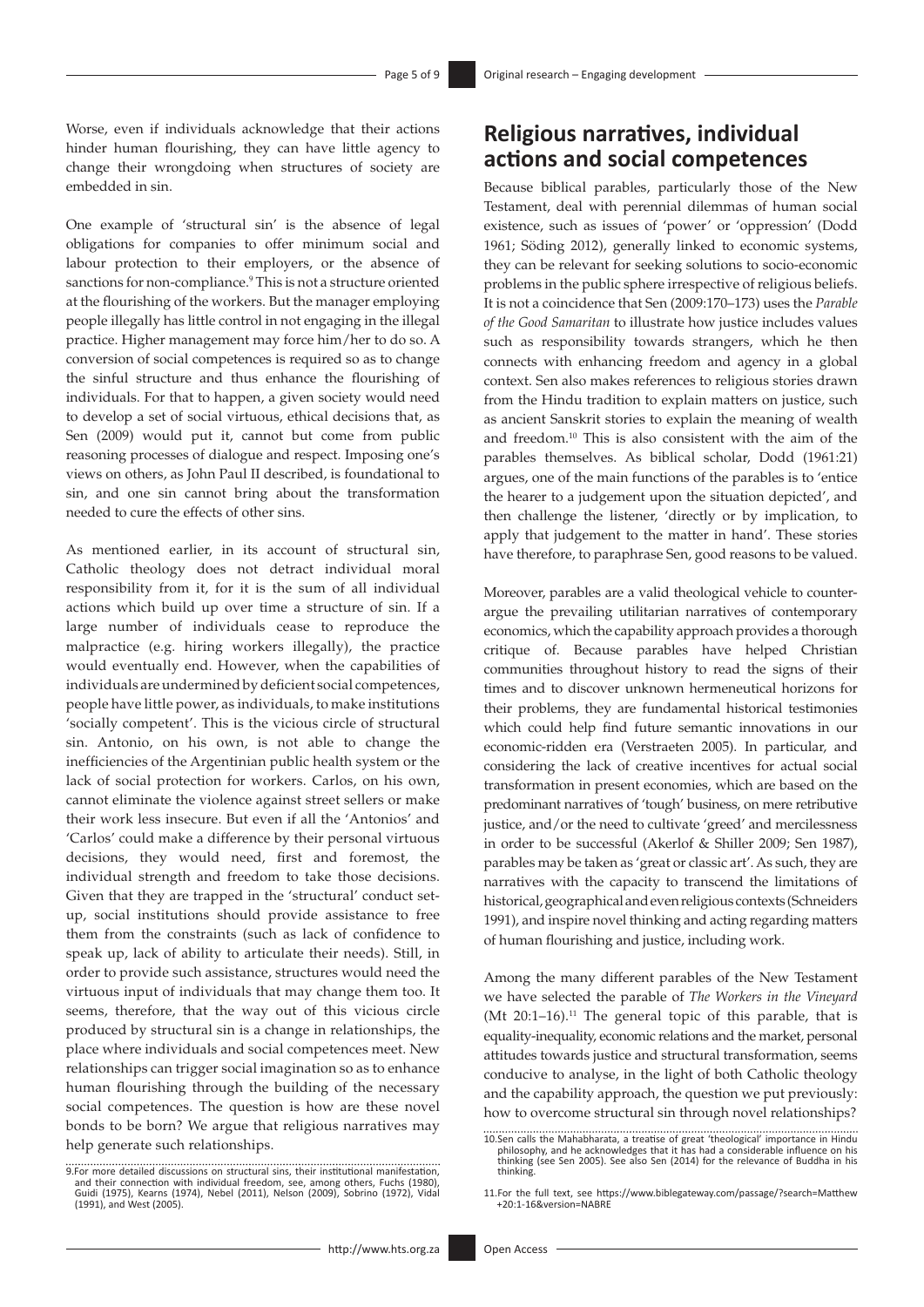From a theological point of view, parables in general introduce a view of God whose power, justice and goodness contrast with the prevailing economic and religious notions of the time on those issues. In particular, in the parable of *The Workers*, God's justice is not introduced as mere 'retribution', nor is his power presented in a fatalistic way, as if it could not go beyond human choices (Söding 2012). Hence, the parable is open to, and indeed requires new ideas of justice so as to promote good and human flourishing. <sup>12</sup>

The parable is carefully framed in two scenes. In the first one (vv. 1–7), the master of a house goes out to hire labourers for his vineyard. Although many details are missed out, such as why the master keeps on going out till the last hour of daylight despite knowing that the workers would not have time to produce much, one thing is clearly stated: he will pay the first ones the average daily wage, one denarius, and he will pay the rest of the workers whatever is right or just. This is what generates great expectation in the listeners/readers. What would this 'right/just' reward be like?

From this first scene we know that characters are introduced on the basis of their mutual relationships, mainly the ones determined by a 'free' market place. For some scholars (e.g. Herzog 1994), Jesus is intending to denounce the unfairness of the labour market at the time, implying that workers were not actually free. The fact that potential workers were desperately and helplessly waiting at the market place for someone to hire them suggests a labour market characterised by labour insecurity. Moreover, the daily denarius wage depicts exploitative conditions. One denarius was just subsistence pay at best.<sup>13</sup> Still, this denunciation does not seem to be the main point, at least in terms of revolutionising the system, because the owner of the vineyard is not introduced as a cruel employer. On the contrary, he goes out and hires workers (even if they may not have been needed), he does not take advantage of the wage agreement nor of the workers themselves, and he ends up paying more than anyone expected, for which reason he is regarded as 'good' (v. 15). Nonetheless, the parable does challenge the prevailing notion of justice of that time (and of ours too). Great expectations have been triggered by the uncertainty of the payment to the later workers. According to the principle of proportional justice, they should receive less than the first ones. Although something is better than nothing in their desperate situation, less than a denarius would be insufficient to feed their families that day. What is going to happen next?

In the second scene (vv. 8–15), listeners are surprised beyond expectation. The last workers are summoned first, and they received a full day's payment, even though they had only worked for one hour. Nothing is said about the workers who had worked for a couple of hours only. The story moves straight onto the first workers, who have been witnessing the events of the day. According to a common sense of justice, they have reason to believe that, if this master is so generous that he pays one denarius to those working just a few hours, he will pay them with similar generosity. Both listeners and the first workers presume an increase in their payment, but they are totally disappointed: the last workers receive only the agreed denarius. For them, this is not merely an unwelcome surprise, but a flagrant injustice. Their protest (or grievance) is not based on abstract principles of justice, but rather on the master's actions, who has made the last workers 'equal to [them]' (v. 12) (Söding 2012). This breaks the logic of the connection between work and reward.

The workers have good reasons to protest, and both they and the listeners are expecting a response that can redress the matter. The master finally speaks out. Firstly, he asserts that there was no injustice whatsoever. If justice is to give to people what 'is theirs'14 (vv. 13–14a), then he has not wronged the first workers, who received their promised denarius. He has fulfilled the terms of 'retributive' justice, but went beyond too. Secondly, he explains that, as the owner and master of that house, he has the right to use his goods in the way he considers appropriate (vv. 14b–15a). Free market operations require free will to dispose of one's wealth. However, the master is not implying that he can do whatever occurs to him with his property, an ultra-liberal argument. In Sen's language, he is explaining that he has reasons for acting as he did, reasons that could be scrutinised publicly, as he had not undermined anyone's wellbeing. On the contrary, his actions, in his mind, have been 'good' and have helped people to increase or at least maintain their wellbeing. Finally, the master, aware that doing 'good' does not only promote wellbeing, but can also provoke envy or jealously, asks a direct question: 'Why should you be envious because I am generous?' (v. 15b). This suggests that giving to the last workers more than everybody had predicted was a *good* action, even though there was *no proportion* between the work done and the payment received. Conversely, the early workers' protest about 'making them equal to the last workers', although based on an idea of *proportional justice*, was *wrong*, because it was driven by envy. Their envious cry of indignation is the opposite of what Thomas Aquinas<sup>15</sup> calls 'holy indignation' or 'righteous anger', which normally comes from a sense of actual injustice, or what Sen (2009) calls a reasonable movement or emotion towards the desire to reduce injustices.

At this stage, the first workers and listeners find themselves in a truly uncomfortable situation. On the one hand, they still feel a sense of unfairness.16 On the other, they are implicitly accused of being unjust themselves! Is Jesus reversing some values such as proportional justice and just rewards? Although

<sup>12.</sup>For an in-depth analysis of the use of the parables in the light of the capability approach and Catholic social thought, see Zampini Davies (2014). Due to limitations of space, we do not analyse the parable from a strict exegetical and hermeneuticaltheological perspective.

<sup>13.</sup>An adult in ancient Palestine was estimated to need about half a denarius a day to live. Thus an income of 200 denarii per year was a poverty line wage (Snodgrass 2008:370).

<sup>14.</sup>See Aristotle, *Nicomachean Ethics*, IV.1 and Aquinas, *Summa Theologica* II–IIae, q.58, art, 1. Aquinas defines justice as 'the habit whereby a person with a lasting and constant will renders to each his due'.

<sup>15.</sup>*Summa* Theologica II–II, qs.23;46;158.

<sup>16.</sup>History of the effects of the parable shows that listeners/readers are not convinced with the solution the parable offers, and that a sense of internal groaning remains in many (Söding 2012).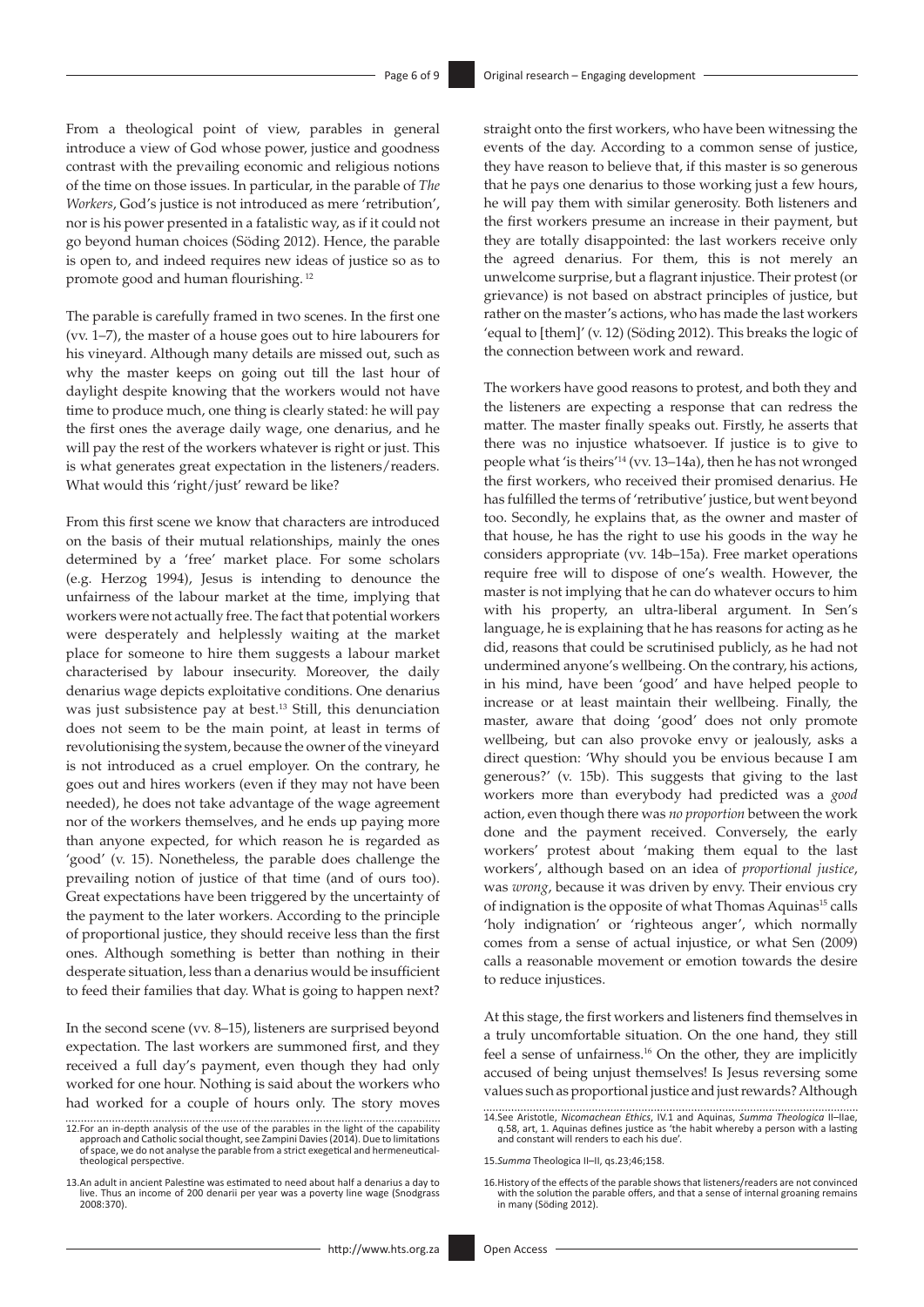rewards are not wrong per se, what the parable clearly rejects are rewards that create status or ranking among the members of the Kingdom of God. This is reflected in two key sentences: that those hired first thought and expected they would receive *more than the rest* (v. 10); and that the same workers protest because the master *'equalises' them to the rest* (v. 12).

If we connect this parable with our Argentine labour cases, some relevant ideas emerge. Firstly, this religious story challenges listeners with regard to their notion of 'just rewards' and the criteria to judge what is good and just. Many listeners tend to identify themselves with the first workers and perceive the master's action as unfair because their reasoning is confined to the 'commitment-merit-reward' logic. But this limited approach to justice, particularly in a free labour market, increases inequality. This could be the case of citizens who feel that Antonio or Carlos deserves to struggle for their survival because they have an informal job. Such logic of strict retribution forges a system where those who have the chance to work more deserve more reward, and those who have neither a decent job nor skills for economic transactions merit less. This institutional model not only promotes inequality, but also foments social incompetences and prevents human flourishing. Without rejecting entirely the logic of retributive justice, the parable of *The Workers* complements it and invites listeners to revisit their personal judgement on the goodness of labour transactions, which need to go beyond the 'merit-reward' parameter, and calls for structural transformation by doing so. It drags listeners to feel uneasy with the decision of the master, and to find themselves on the wrong side of the plot, questioned by the master's words: 'Why are you envious because I am generous?' Hence, they are invited to revisit their judgement and find inspirational ways for transformation.

Secondly, the first workers, who ended upset with their employer, were missing the opportunity created by the master of promoting equality and better communal wellbeing, which in the long term could be beneficiary for them too. Their short-sighted understanding of justice, or the unique criterion of merit-reward to judge good labour transactions, prevents them from realising what they have in common with other workers: their dignity and their desire to work, to sustain their families, and to flourish in a more just and secure labour system. These grumbling workers define justice from a self-centred perspective, as something which is merely to their own advantage (Snodgrass 2008:377). Consequently, 'injustice', for these workers, is what happens to their disadvantage. They are reluctant to admit that selfadvantage could be sometimes unjust. The fact that they were employed first was merely luck, and the situation of the desperate non-employed people waiting in the market place was a patent unjust situation that they also should take into account in their reaction. This could be the case of Carlos and other street workers. Seeing other street vendors who can freely operate without bribing or suffering from police violence might make them feel upset. Rather than generating 'joy' for the companion who has the chance to work, hence to live with dignity and flourish, they may feel envy, and

address the situation as unjust. But what is actually unjust is the structural sin or social in-competences. Being angry and fighting against other street vendors' benefit will increase the problem. Conversely, being angry and working (and even protesting) against the structural issue, according to the theology underpinning the parable, is a 'holy' indignation. Translated into Sen's language, this sort of indignation could help raise the awareness of a concrete unjust mechanism that needs to be redressed through a public reasoning process. Still, people's reasons and protests, however valuable, are not enough in themselves. The parable highlights that going beyond one's interest and being focused on the relations we have with others, is a necessary criterion for determining what is 'good' and 'just', and for promoting human flourishing.

Thirdly, the master's agency proves to be creative enough to go beyond the injustices of the system. By paying all workers a minimum wage and offering them the equal opportunity to work, he is transforming an unjust system which left workers out. On the other hand, by fulfilling his contractual obligations, the master is not undermining the system. Yet, by complementing his obligations with a logic of 'unproportional gift' to the last workers, he is challenging an understanding of labour market economy reduced to material rewards. Including 'gratuitousness' within economic transactions is not necessarily irrational (cf. Sen 1987), as the cases of Teresa and José's employer showed, who always fulfilled, but went beyond his contractual obligations. What the parable addresses is the motivation for including this 'gift-logic'. Rather than following an altruistic principle, the master seems to respond to the relational aspect of labour on the one hand, and the need for continuing structural transformation on the other. This is why his 'being' good/ just is inextricably connected with his 'doing'. To disconnect these two dimensions risks weakening the building of social competences. Nora's employers did fulfil their legal promises by paying the required compensation for redundancy, but were neither interested in the wellbeing of their employee nor in forging the spirit of the law: to generate labour stability. Even if they could not keep Nora at home, they could at least have tried to find her another place, or offer personal support, particularly given her first pregnancy and lack of acquaintances in the country. If all employers were to exercise their agency that way, the system would be debilitated in such a way that it would be open for structural sin. For that, certain individual-relational actions are needed so as to sustain institutions that are critical to promote human flourishing. The absence of both of them proves to be detrimental to development, as Antonio's case shows: he lost his eye and his job due to the lack of both social competences and individual 'good' doings.

The last idea we can extract from the parable is that justice is a work in process that requires permanent adjustments, because there is no perfect system or institution that forges total justice. This resonates with the capability-centred idea of justice: a practical and agent-focused way of addressing injustices through continual public reasoning processes, which needs to be completed by other approaches (Sen 2009).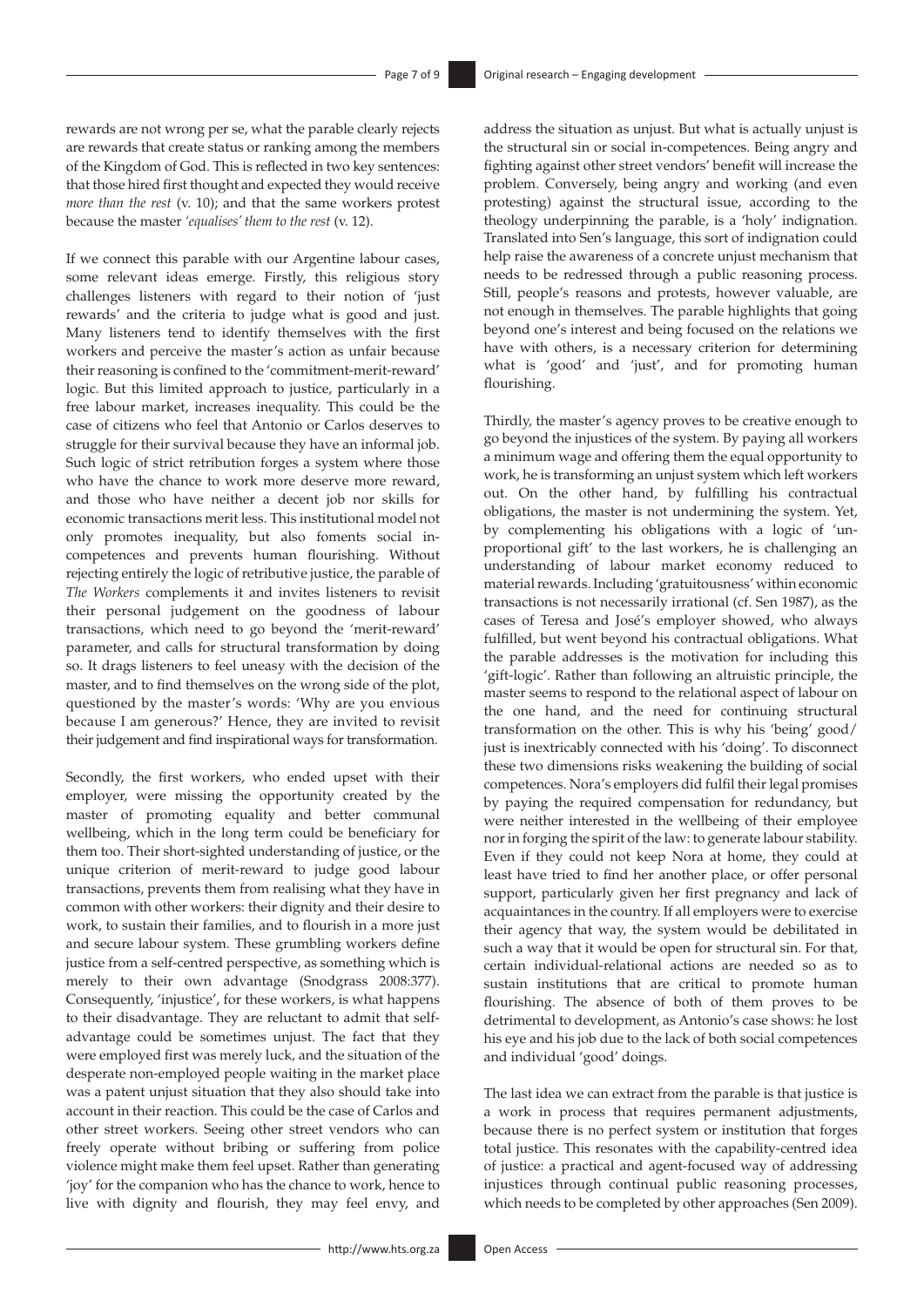But the adjustments of the process towards a more just social order, as the parable implies, should not focus on pleasing the privileged who complain (the displeased first workers), but rather on improving people's wellbeing, particularly the disadvantaged (last workers). As for the followers of Christ, called to promote the justice of his Kingdom on earth, the parable also reaffirms that justice in the labour sphere is not going to be installed by God from above, but rather from 'good doings and beings' of people operating in it. Hence, Christ's disciples on their own cannot instil actual justice on earth; they need to stand alongside those who might coincide with some of the Kingdom's justice principles, and with them, promote human flourishing through a smooth connection and mutual reinforcement of personal actions and social competences.

## **Concluding remarks**

The human development perspective on policy, and its philosophical basis in the capability approach, has put the human being, and her flourishing, as the central concern. It also takes an institutionally integrated view and sees what institutions can 'be or do' as essential to enabling individuals' development. Using four examples of Argentine workers living in deprived areas, we have shown how the capability approach provides a useful analytical framework to understand the connections between the opportunities people have to flourish, how well – or not – the institutions in which they live function (social competences), and how human action (agency) shapes both social competences and people's opportunities to flourish. However, on its own, the capability approach falls short to consider that sometimes, 'agency' can divert rather than promote the flourishing of others. In this respect, theology offers some valuable insights.

By introducing the theological idea of 'structural sin', we have provided an in-depth analysis of social incompetences. We argued that such in-competences can be transformed, hence human flourishing be promoted, when agency is exercised beyond self-interests and in view of the good of others. As Sen refers to religious narratives so as to philosophically underpin his concept of development, so the article has explored how one Christian narrative, the New Testament parable of *The Workers in the Vineyard*, can help generate novel labour relations and a transformation of social in-competences. Rather than exploring a direct link between the parable and public policy, the article has sought to contribute to what Sen calls 'public reasoning', examining how a particular religious story can broaden the imagination of its listeners, and bring them to unexpected places so as to challenge their current understanding of what is 'just'. As we have learned from the analysed parable, religious narratives do not have the solution to remedying unjust situations, but they can certainly offer valuable insights about how to do so. They can help motivate action and create the conditions for each person to fulfil their potential.

## **Acknowledgements Competing interests**

The authors declare that they have no financial or personal relationships which may have inappropriately influenced them in writing this article.

#### **Authors' contributions**

S.D. and A.Z.D. wrote the article jointly, with S.D. taking the lead in the sections on the capability approach and social policy analysis and A.Z.D. taking the lead in the sections on the Biblical parable and theological analysis.

## **References**

- Akerlof, G. & Shiller, R., 2009, *Animal spirit: How human psychology drives the economy,* Princeton University Press, Princeton, NJ.
- Alkire, S., Foster, J., Seth, S., Santos, M.E., Ballon, P. & Roche, J M., 2015, *Multidimensional poverty measurement and analysis*, Oxford University Press, Oxford Viewed n.d. from<http://www.ophi.org.uk> and<http:// www.multidimensionalpoverty.org>
- Aquinas, T., 1920, *Summa Theologica*, 2nd rev. edn., translated by Fathers of the English Dominican Province, Online edition copyright (2008) by Kevin Knight, viewed n.d. from <http://www.newadvent.org/summa/index.html>
- Aristotle. *Nicomachean ethics*, transl. W.D. Ross, University of Adelaide, Adelaide. e-books@adelaide, 2006, viewed n.d. from [http://ebooks.adelaide.edu.au/a/](http://ebooks.adelaide.edu.au/a/aristotle/nicomachean/) [aristotle/nicomachean/](http://ebooks.adelaide.edu.au/a/aristotle/nicomachean/)
- Chen, M., 2014, 'Informal employment and development: Patterns of inclusion and exclusion', *European Journal of Development Research* 26, 397–418.
- Dodd, C.H., (1961/1935), *The parables of the Kingdom* 1st edn., William Collins Sons & Co. Ltd., Glasgow.
- Fuchs, J., 1980, *'*The "sin of the world" and normative morality', *Gregorianum* 61(1), 51–76.
- Guidi, S., 1975, 'Il peecato personale e il peccato del mondo'*, Rivista di Teología Morale* 7, 49–79.
- Herzog, W.R., II., 1994, *Parables as subversive speech*. Westminster/John Knox, Louisville, KY.

Ibrahim, S., 2013, 'Collective capabilities', *Maitreyee* 22, e-bulletin of the Human Development and Capability Association, viewed n.d. from<http://www.hd-ca.org>

- International Labour Organisation, 2014, *Panorama laboral, América Latina y el Caribe*, ILO, Geneva.
- Kearns, P., 1974, *Sinful social structures*, Paulist Press, New York.
- Nebel, M., 2011, *La categoría moral de pecado estructural. Ensayo de Teología Sistemática*, Ed. Trotta, Madrid.
- Nelson, D.R., 2009, *What's wrong with sin: Sin in individual and social perspective from Schleiermacher to Theologies of Liberation*, Bloomsbury Publishing, London.
- Pontifical Council for Justice and Peace (PCJP), 2004, *Compendium of the Social Doctrine of the Church*, viewed from n.d. [http://www.vatican.va/roman\\_curia/](http://www.vatican.va/roman_curia/pontifical_councils/justpeace/documents/rc_pc_justpeace_doc_20060526_compendio-dott-soc_en.html) [pontifical\\_councils/justpeace/documents/rc\\_pc\\_justpeace\\_doc\\_20060526\\_](http://www.vatican.va/roman_curia/pontifical_councils/justpeace/documents/rc_pc_justpeace_doc_20060526_compendio-dott-soc_en.html) [compendio-dott-soc\\_en.html](http://www.vatican.va/roman_curia/pontifical_councils/justpeace/documents/rc_pc_justpeace_doc_20060526_compendio-dott-soc_en.html)
- Pope Francis, 2015, *Laudato Si': On care for our common home*, viewed n.d. from [http://w2.vatican.va/content/francesco/en/encyclicals/documents/papa](http://w2.vatican.va/content/francesco/en/encyclicals/documents/papa-francesco_20150524_enciclica-laudato-si.html)[francesco\\_20150524\\_enciclica-laudato-si.html](http://w2.vatican.va/content/francesco/en/encyclicals/documents/papa-francesco_20150524_enciclica-laudato-si.html)
- Pope John Paul II, 1981, *Laborem exercens*, viewed n.d. from [http://w2.vatican.va/](http://w2.vatican.va/content/john-paul-ii/en/encyclicals/documents/hf_jp-ii_enc_14091981_laborem-exercens.html) [content/john-paul-ii/en/encyclicals/documents/hf\\_jp-ii\\_enc\\_14091981\\_](http://w2.vatican.va/content/john-paul-ii/en/encyclicals/documents/hf_jp-ii_enc_14091981_laborem-exercens.html) [laborem-exercens.html](http://w2.vatican.va/content/john-paul-ii/en/encyclicals/documents/hf_jp-ii_enc_14091981_laborem-exercens.html)
- Pope John Paul II, 1987, *Sollicitudo rei socialis,* viewed n.d. from [http://www.vatican.](http://www.vatican.va/holy_father/john_paul_ii/encyclicals/documents/hf_jp-ii_enc_30121987_sollicitudo-rei-socialis_en.html) [va/holy\\_father/john\\_paul\\_ii/encyclicals/documents/hf\\_jp-ii\\_enc\\_30121987\\_](http://www.vatican.va/holy_father/john_paul_ii/encyclicals/documents/hf_jp-ii_enc_30121987_sollicitudo-rei-socialis_en.html) [sollicitudo-rei-socialis\\_en.html](http://www.vatican.va/holy_father/john_paul_ii/encyclicals/documents/hf_jp-ii_enc_30121987_sollicitudo-rei-socialis_en.html)
- Robeyns, I., 2005, 'The capability approach: A theoretical survey', *Journal of Human Development* 6(1), 93–114.
- Schneiders, S.M., 1991, *The revelatory text: Interpreting the New Testament as sacred scripture*, Harper-San Francisco, San Francisco, CA.
- Sen, A., 1980, 'Equality of what?', in S. McMurrin (ed.), *Tanner lectures on human values*, Cambridge University Press, Cambridge.
- Sen, A., 1985, 'Well-being, agency and freedom: The Dewey Lectures 1984', *Journal of Philosophy* 82(4), 169–221.
- Sen, A., 1987, *On ethics and economics*. Basil Blackwell, Oxford.
- Sen, A., 1989, 'Development as capability expansion', *Journal of Development Planning* 19, 41–58, Reprinted in Fukuda-Parr & Kumar, (eds.), 2003, *Readings in human development*, pp. 3–16, Oxford University Press, Oxford.
- Sen, A., 1992, *Inequality re-examined*, Oxford Clarendon Press, Oxford.
- Sen, A., 1993, 'Capability and well-being', in M. Nussbaum & A. Sen (eds.), *The quality of life*, pp. 30–53, Clarendon Press, Oxford.